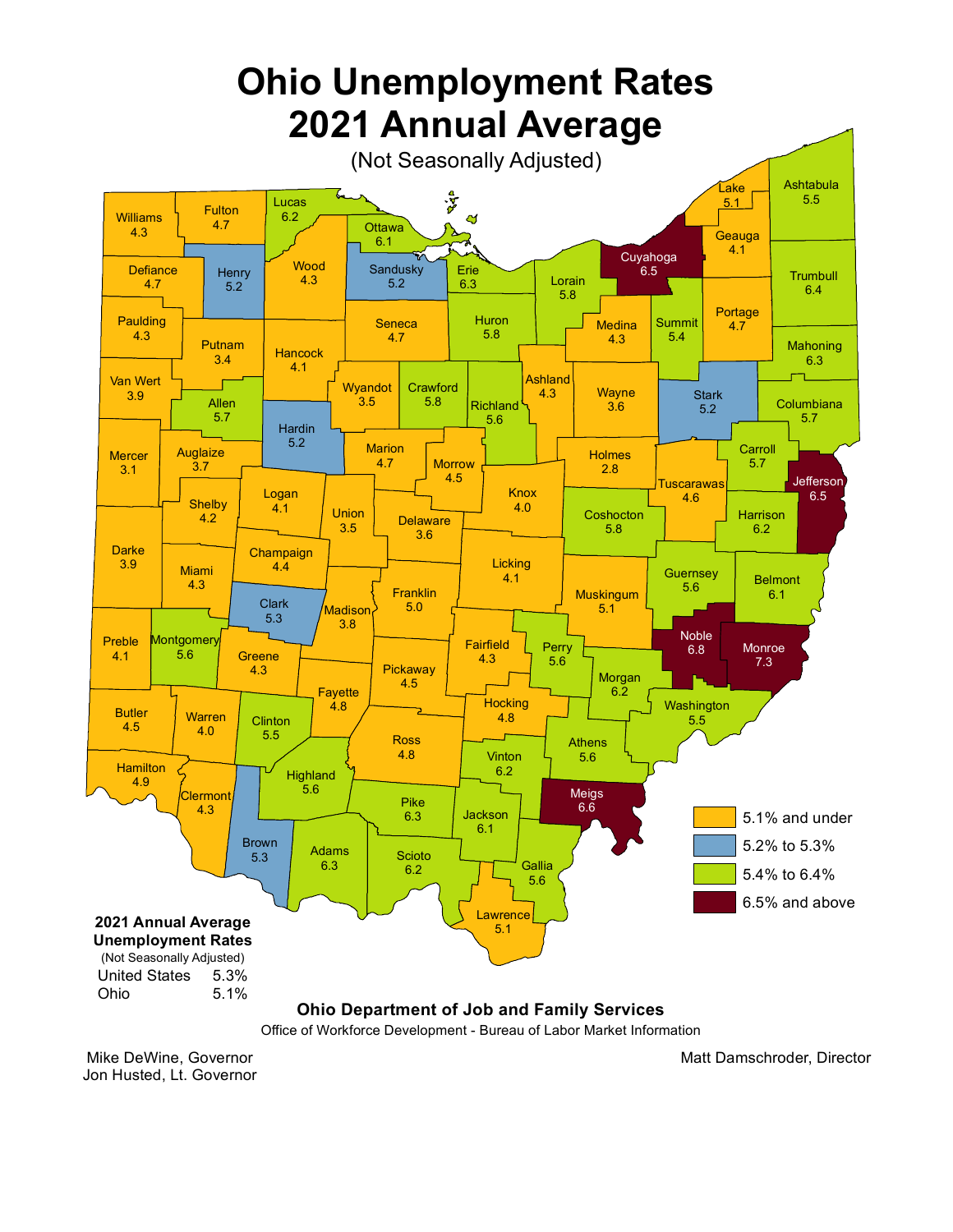## **Civilian Labor Force Estimates For Counties & Cities with Population Over 50,000: Annual Averages 2021 (a)**

|                        | Labor     |                   |                     | Unemployment Rates (c) |             |      |
|------------------------|-----------|-------------------|---------------------|------------------------|-------------|------|
| Area                   | Force (b) | <b>Employment</b> | <b>Unemployment</b> | 2021                   | 2020        | 2019 |
| State of Ohio          | 5,736,900 | 5,441,900         | 295,000             | 5.1                    | 8.2         | 4.2  |
| Adams County           | 11,000    | 10,300            | 700                 | 6.3                    | 9.3         | 6.9  |
| Allen County           | 47,500    | 44,800            | 2,700               | 5.7                    | 8.6         | 4.1  |
| Ashland County         | 26,300    | 25,200            | 1,100               | 4.3                    | 6.5         | 4.2  |
| Ashtabula County       | 43,300    | 40,900            | 2,400               | 5.5                    | 8.3         | 4.8  |
| Athens County          | 25,500    | 24,100            | 1,400               | 5.6                    | 7.6         | 5.3  |
| Auglaize County        | 24,400    | 23,500            | 900                 | 3.7                    | 6.9         | 3.0  |
| Belmont County         | 27,900    | 26,200            | 1,700               | 6.1                    | 10.1        | 5.7  |
| Brown County           | 19,400    | 18,300            | 1,000               | 5.3                    | 8.3         | 5.0  |
| Butler County          | 195,200   | 186,400           | 8,800               | 4.5                    | 7.3         | 3.8  |
| Hamilton City          | 28,100    | 26,600            | 1,500               | 5.4                    | 8.7         | 4.3  |
| Carroll County         | 12,700    | 12,000            | 700                 | 5.7                    | 8.8         | 5.0  |
| Champaign County       | 19,400    | 18,600            | 900                 | 4.4                    | 7.1         | 3.7  |
| Clark County           | 62,500    | 59,100            | 3,300               | 5.3                    | 8.1         | 4.4  |
| Springfield City       | 25,000    | 23,400            | 1,500               | 6.1                    | 9.5         | 4.8  |
| Clermont County        | 107,000   | 102,300           | 4,600               | 4.3                    | 6.9         | 3.8  |
| Clinton County         | 18,000    | 17,000            | 1,000               | 5.5                    | 8.4         | 4.7  |
| Columbiana County      | 45,800    | 43,200            | 2,600               | 5.7                    | 9.4         | 4.9  |
| Coshocton County       | 13,800    | 13,000            | 800                 | 5.8                    | 8.9         | 5.9  |
| Crawford County        | 18,100    | 17,000            | 1,100               | $5.8$                  | 9.3         | 4.7  |
| Cuyahoga County        | 595,300   | 556,600           | 38,700              | 6.5                    | 10.7        | 4.3  |
| Cleveland City         | 155,800   | 142,600           | 13,200              | 8.5                    | 13.9        | 5.4  |
| Cleveland Heights City | 22,100    | 20,800            | 1,300               | 6.0                    | 9.6         | 3.7  |
| Euclid City            | 22,100    | 20,300            | 1,800               | 8.3                    | 13.3        | 4.9  |
| Lakewood City          | 29,000    | 27,500            | 1,500               | 5.0                    | 9.5         | 3.2  |
| Parma City             | 40,700    | 38,300            | 2,400               | 5.9                    | 10.3        | 4.1  |
| Darke County           | 25,700    | 24,700            | 1,000               | 3.9                    | 6.7         | 3.7  |
| Defiance County        | 17,600    | 16,700            | 800                 | 4.7                    | 8.2         | 4.3  |
| Delaware County        | 114,600   | 110,500           | 4,100               | 3.6                    | 5.4         | 3.2  |
| Erie County            | 37,300    | 34,900            | 2,400               | 6.3                    | 10.4        | 5.0  |
| Fairfield County       | 79,800    | 76,300            | 3,500               | 4.3                    | 6.6         | 3.8  |
| Fayette County         | 13,700    | 13,100            | 700                 | 4.8                    | 7.4         | 3.9  |
| Franklin County        | 709,100   | 674,000           | 35,100              | 5.0                    | 7.5         | 3.6  |
| Columbus City          | 485,100   | 460,000           | 25,100              | 5.2                    | 8.0         | 3.6  |
| Fulton County          | 21,600    | 20,600            | 1,000               | 4.7                    | 7.9         | 4.2  |
| Gallia County          | 12,100    | 11,400            | 700                 | 5.6                    | 8.0         | 5.4  |
| Geauga County          | 47,400    | 45,400            | 2,000               | 4.1                    | 6.8         | 3.6  |
| Greene County          | 82,400    | 78,900            | 3,600               | 4.3                    | 6.5         | 3.8  |
| Guernsey County        | 17,900    | 16,900            | 1,000               | 5.6                    | 8.7         | 5.5  |
| Hamilton County        | 415,200   | 395,000           | 20,200              | 4.9                    | 7.9         | 3.8  |
| Cincinnati City        | 148,100   | 139,900           | 8,300               | 5.6                    | 9.1         | 4.2  |
| Hancock County         | 41,000    | 39,300            | 1,700               | 4.1                    | 6.8         | 3.2  |
| Hardin County          | 13,700    | 13,000            | 700                 | 5.2                    | 8.1         | 4.2  |
| Harrison County        | 6,500     | 6,100             | 400                 | 6.2                    | 9.3         | 5.3  |
| Henry County           | 12,700    | 12,100            | 700                 | 5.2                    | 8.1         | 4.7  |
| Highland County        | 17,500    | 16,500            | 1,000               | 5.6                    | 8.7         | 5.2  |
| Hocking County         | 12,900    | 12,300            | 600                 | 4.8                    | 7.5         | 4.7  |
| Holmes County          | 21,400    | 20,800            | 600                 | 2.8                    | 3.9         | 3.0  |
| Huron County           | 27,700    | 26,100            | 1,600               | 5.8                    | 9.5         | 5.8  |
| Jackson County         | 12,700    | 11,900            | 800                 | $6.1$                  | $\,8$ . $7$ | 6.2  |
| Jefferson County       | 27,200    | 25,500            | 1,800               | 6.5                    | 10.1        | 5.9  |
| Knox County            | 31,100    | 29,800            | 1,300               | 4.0                    | 6.2         | 4.0  |
| Lake County            | 122,600   | 116,400           | 6,200               | 5.1                    | 8.5         | 3.8  |
| Mentor City            | 26,000    | 24,800            | 1,200               | $4.5\,$                | 7.7         | 3.5  |
| Lawrence County        | 23,200    | 22,000            | 1,200               | 5.1                    | 8.5         | 5.2  |
| Licking County         | 91,400    | 87,600            | 3,700               | 4.1                    | 6.6         | 3.8  |
| Logan County           | 22,500    | 21,500            | 900                 | 4.1                    | 8.2         | 3.7  |
|                        |           |                   |                     |                        |             |      |